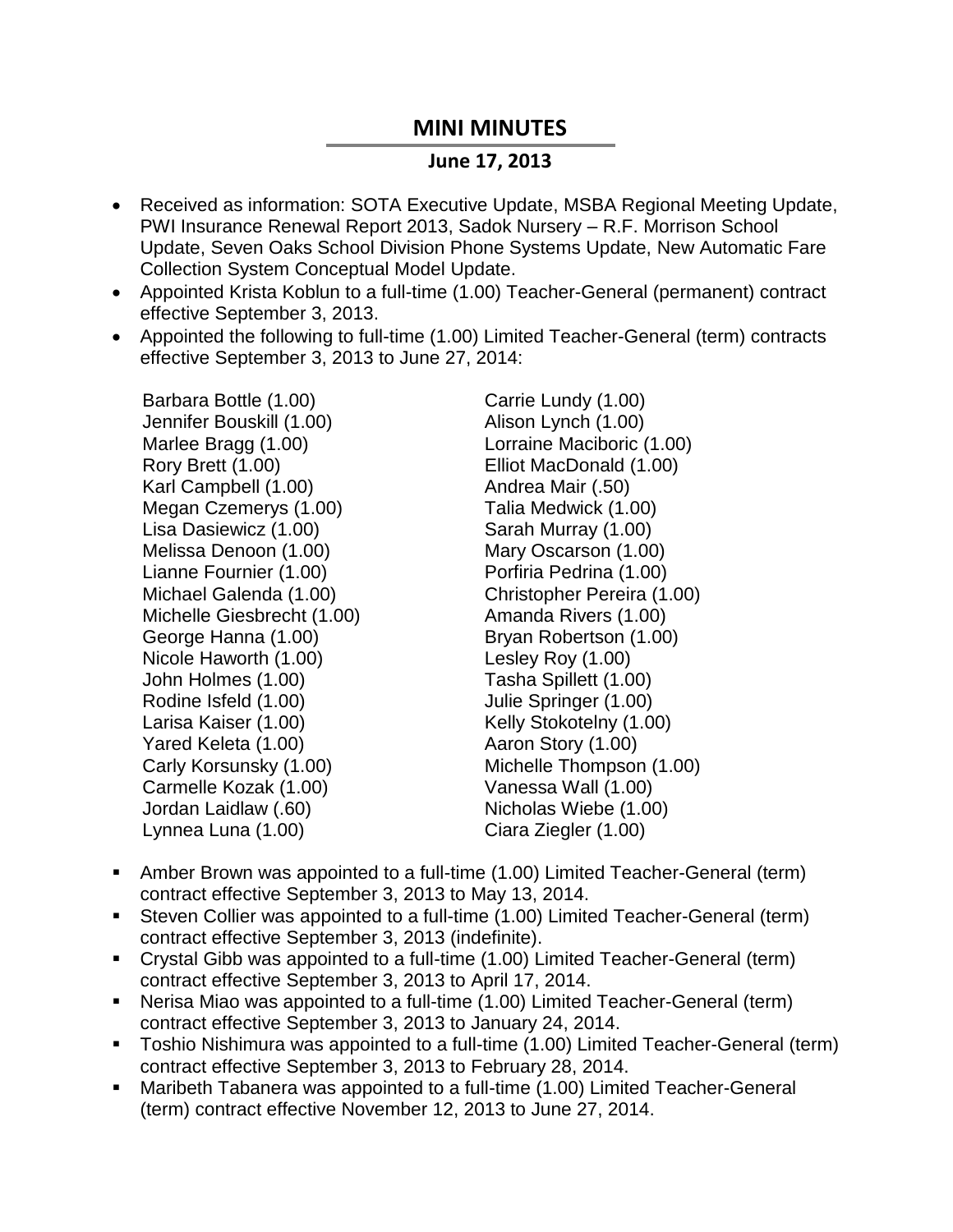- Annette Alix Roussin was appointed to a part-time (.80) Limited Teacher-General (term) contract effective September 3, 2013 to June 27, 2014.
- Ashley Bolt was appointed to a full-time (1.00) Limited Teacher-General (term) contract effective September 3, 2013 to June 27, 2014.
- Daniel Buchanan was appointed to a part-time (.50) Teacher General (permanent) contract effective September 3, 2013.
- Kathleen German was appointed to a full-time (1.00) Teacher General (permanent) contract effective September 3, 2013.
- Andrea MacDonald was appointed to a part-time (.70) Limited Teacher-General (term) contract effective September 3, 2013 to June 27, 2014.
- Angela Rajfur was appointed to a part-time (.60) Teacher General (permanent) contract effective September 3, 2013.
- Matthew MacLeod was appointed to a Substitute Teacher contract effective the 2012-2013 school year.
- The following were granted leaves of absence, without pay, effective the 2013-2014 school year: Lindsay Brown (.31); Nathalie Rousseau (.50).
- Catherine Johnson was granted a leave of absence, part-time (.50), without pay, effective November 12, 2013 to June 27, 2014.
- Diana Tabor was granted a leave of absence, full-time (1.00), without pay, effective November 8, 2013 to June 27, 2014.
- Becky Walter was granted a leave of absence, full-time (1.00), without pay, effective February 8, 2014 to June 27, 2014.
- Amy Ogidan was granted deferred salary leave effective the 2017 2018 school year.
- Shannon Stymiest-Tatchell gave notice of intent to resign effective June 28, 2013.
- **Approved:** 
	- That Bockstael Construction Limited be awarded the Maples Commons Tender on the basis of lowest acceptable bid.
	- That the 2013-14 Musical Instrument Tender be awarded to St. John's Music on the basis of lowest bid.
	- That the Regular Board meeting scheduled for Monday, August 26, 2013 be moved to Thursday, August 29, 2013.
	- That the 2013-2014 Board Calendar be approved as listed.
		- o Inaugural Board Meeting: September 9, 2013
		- o Regular Board Meetings: September 9, 2013; September 30, 2013; October 28, 2013; November 4, 2013; November 25, 2013; December 9, 2013; January 13, 2014; January 27, 2014; February 3, 2014; March 3, 2014; March 10, 2014; April 7, 2014; April 21, 2014; May 5, 2014; June 2, 2014; June 16, 2014; August 28, 2014.
		- o Informal Board Meetings: September 23, 2013; October 7, 2013; November 18, 2013; December 2, 2013; January 20, 2014; February 10, 2014; April 14, 2014; May 12, 2014;
		- o Public Budget Meeting: February 24, 2014.
		- o Board Retreat: August 22 & 23, 2014.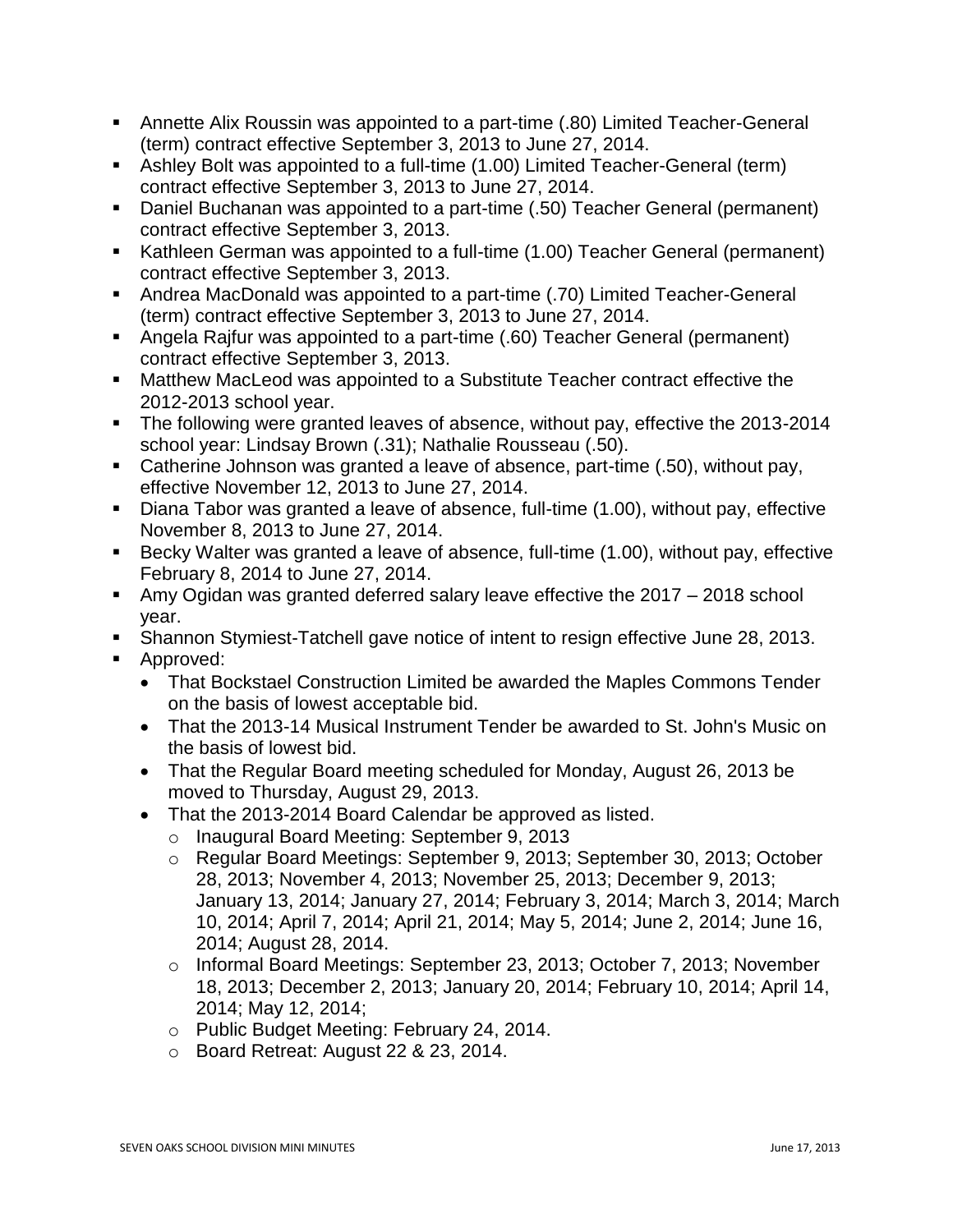- That the Board endorse the Manitoba School Boards Association Reliable Life Student Accident Insurance Program for the 2013-2014 school year and that we continue to update the link on the Division's webpage.
- That the Seven Oaks School Division renew its support of the Emergency Response Plan of the Rural Municipality of West St. Paul and Middlechurch Home of Winnipeg Inc. by providing resources such as the use of schools, buses, temporary shelter and other related equipment as may be required.
- That the Board sign a lease agreement for the September 1, 2013 to June 30, 2014 term with the YMCA-YWCA of Winnipeg for the rental of Room 118 at West Kildonan Collegiate for their After School Program at a rental fee of \$164.80 per month.
- That the Superintendent or his designate approve the awarding of all tenders and capital payments on a regular basis during the months of July and August, and report the approvals at the Regular Board Meeting on Thursday, August 29, 2013.
- **Approved for payment:** 
	- Cheques #2133255-#2133567 and #660-#684, US\$ cheques #213147-#213152, direct deposits #20135870-#20136657 and pre-authorized debits #201241- #201257 in the amount of \$2,945,055.63 be approved.
	- Invoice No. 9059 for the Maples Collegiate Roof Phase 2 project in the amount of \$1,315.28 be paid to Agassiz Consulting Group Ltd.
	- Certificate of Payment No. 1 for the Amber Trails School project in the amount of \$415,306.50 be paid to Bockstael Construction Limited.
	- Statutory Holdback on Certificate of Payment No. 1 for the Amber Trails School project in the amount of \$32,070.00 be paid to the SOSD/Bockstael Construction account.
	- Certificate of Payment No. 1 for the Maples Geothermal project in the amount of \$51,800.00 be paid to Loewen Mechanical Ltd.
	- Statutory Holdback on Certificate of Payment No. 1 for the Maples Geothermal project in the amount of \$3,750.00 be paid to the SOSD/Loewen Mechanical-448 Maples Geothermal account.
	- Certificate of Payment No. 6 for the Maples Roof Phase 2 in the amount of \$69,177.29 be paid to Master Roofing Ltd.
	- Statutory Holdback on Certificate of Payment No. 6 for the Maples Roof Phase 2 in the amount of \$5,341.88 be paid to the SOSD/Master Roof-447 Maples Roof Phase II account.
	- Certificate of Payment No. 7 for the Maples Roof Phase 2 in the amount of \$73,329.38 be paid to Master Roofing Ltd.
	- Statutory Holdback on Certificate of Payment No. 7 for the Maples Roof Phase 2 in the amount of \$5,662.50 be paid to the SOSD/Master Roof-447 Maples Roof Phase II account.
	- Invoice No. 12054 for the Elwick Elevator and Grooming Room project in the amount of \$3,895.88 be paid to Number Ten Architectural Group.
	- Invoice No. 12055 for the Edmund Partridge Elevator and Grooming Room project in the amount of \$3,895.88 be paid to Number Ten Architectural Group.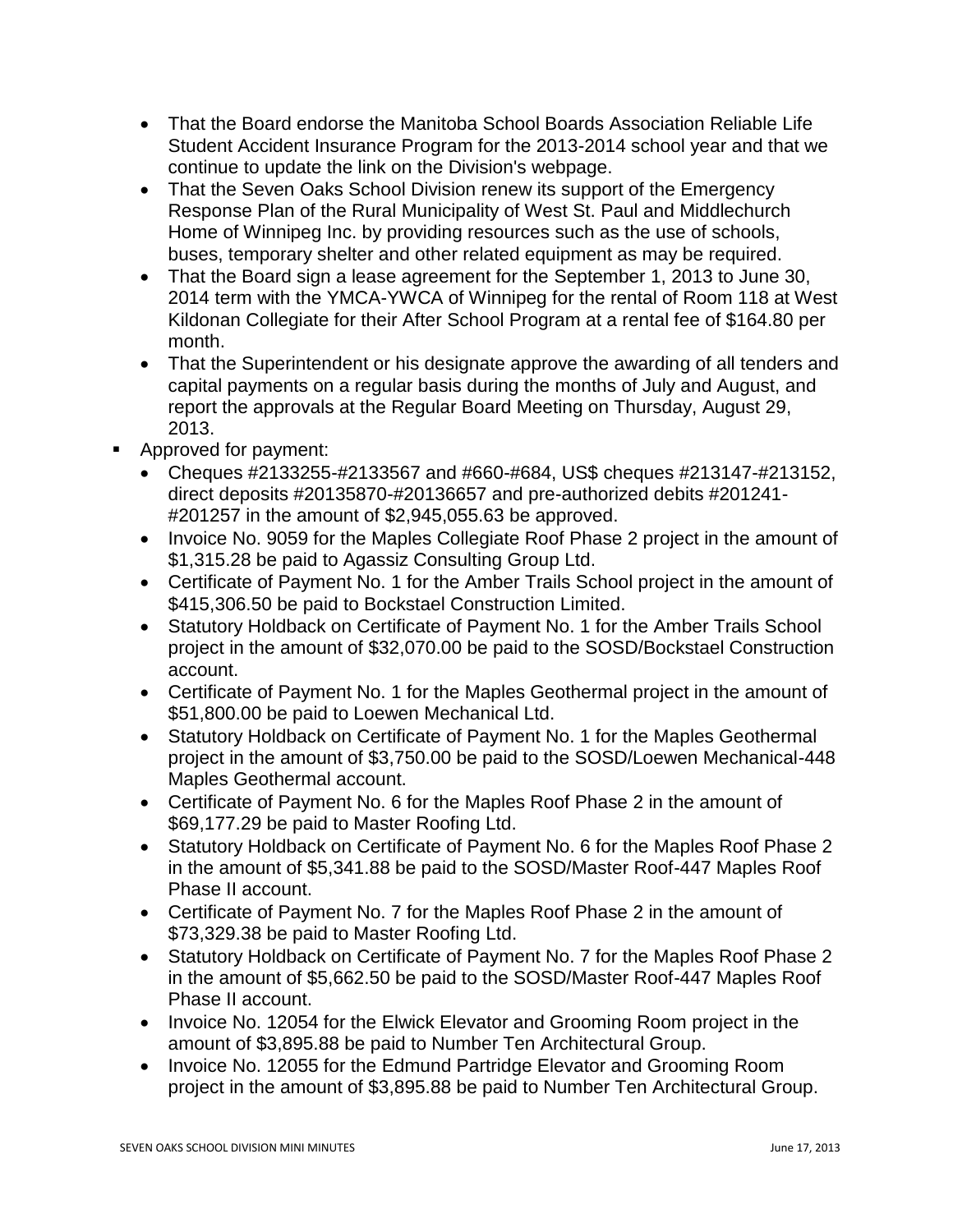- Invoice No. 13094 for the 2013 Portables (Belmont and West St. Paul) in the amount of \$8,760.78 be paid to PSA Studio Inc.
- That as per the instructions of The Public Schools Finance Board in their letter dated June 6, 2013 for the portable classroom relocations (A.E. Wright, O.V. Jewitt and James Nisbet) for the 2012-13 year, the amount of \$1,132,558.00 be paid to The Public Schools Finance Board in lieu of payment to the contractor. Note that, upon receipt of the cheque, the Schools' Finance Branch will initiate the process to debenture the project support for costs.
- Invoice No. 767306 for the 2012 Portables (45, 46, 47 FY12) project in the amount of \$1,058.82 be paid to Stantec Consulting.
- Invoice No. 6882539 for the Amber Trails School project in the amount of \$2,138.93 be paid to Western Financial Group Insurance Solutions.
- Invoice No. 6882540 for the Amber Trails School project in the amount of \$66,092.83 be paid to Western Financial Group Insurance Solutions.
- Invoice No. IN4576 for the 2013-14 MSBA Membership Fees in the amount of \$95,672.39 be paid to Manitoba School Boards Association.
- Conference Reports:
	- Barb Cerilli, Principal, Victory School: AERA 2013 Conference, April 2 to May 1, 2013 - San Francisco, California.
- Correspondence received from:
	- Alvin Catamisan, Manager, KPMG LLP Chartered Accountants: Report on the results of March 31, 2013 audit.
	- Alvin Catamisan, Manager, KPMG LLP Chartered Accountants: Auditor's Report on the Seven Oaks School Divisions' Schedule of Compensation for the year ended December 31, 2012.
	- Kelly Henderson, Manager Finance & Administration, Manitoba School Boards Association: Pension Plan for Non-Teaching Employees of Public School Boards in Manitoba - 2012 Annual Report.
	- Kelly Henderson, Manager, Finance & Administration, MSBA: Travel Accident Insurance.
	- R. John Weselake, A/Executive Director, PSFB: Maples Collegiate Institute Roof Replacement Phase 1.
	- R. John Weselake, A/Executive Director, PSFB: Portable Classroom Relocations for the 2012-13 year:
		- o Arthur E. Wright 2 Portable Classrooms
		- o James Nisbet 3 Portable Classrooms
		- o O.V. Jewitt 3 Portable Classrooms
	- R. John Weselake, A/Executive Director, PSFB: Request for School Division 2014-15 to 2019-20 Five-Year Capital Plan Updates for The Public Schools Finance Board.
	- Nancy Allan, Minister of Education: Manitoba Scientists in the Classroom Grant awarded to Maples Collegiate.
	- Aileen Najduch, Assistant Deputy Minister, School Programs Division, Manitoba Education: Learning to Age 18 Coordinator Grant.